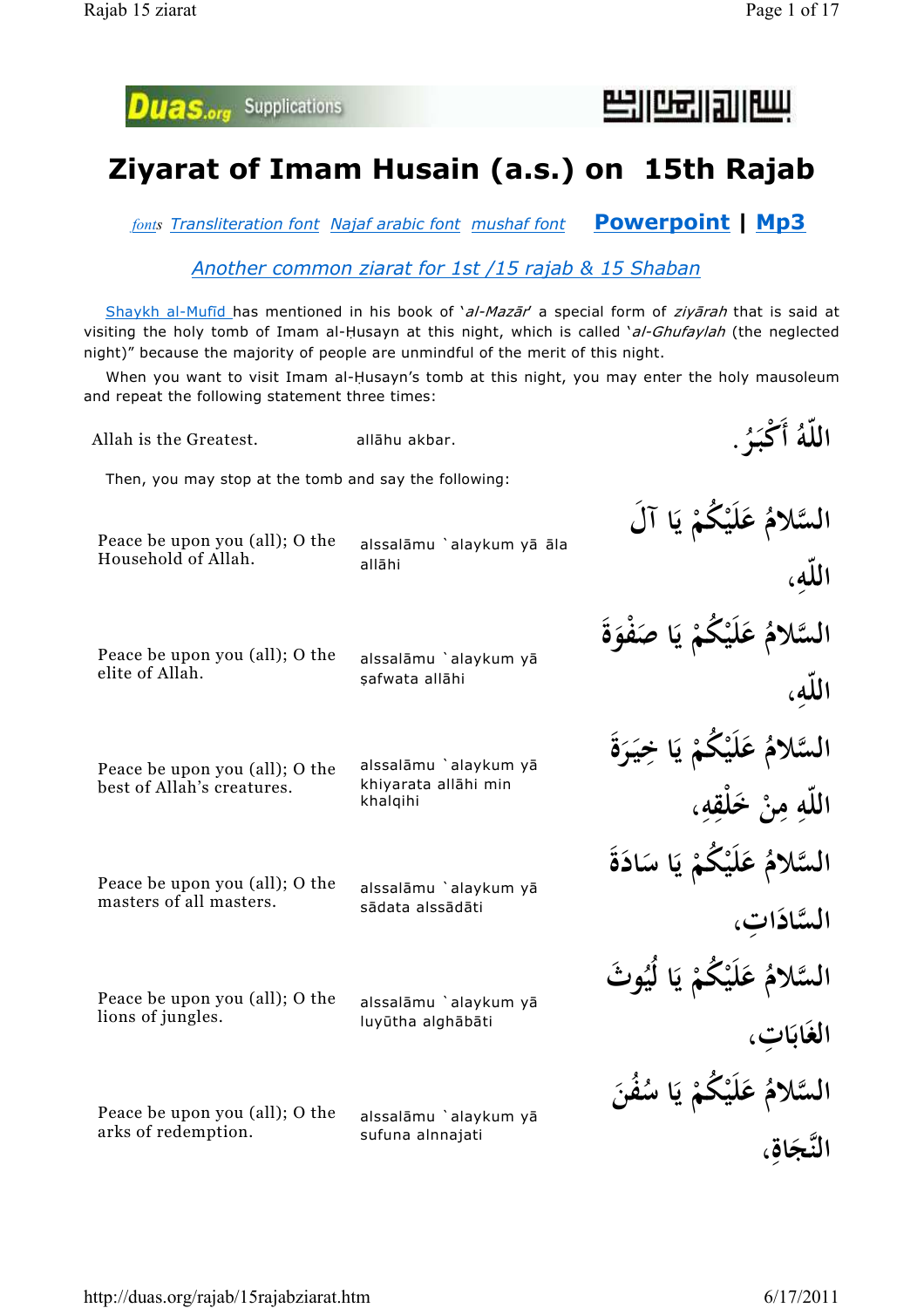السَّلامُ عَلَيْكَ يَا أَبَا **ب**<br>. **ب**<br>. عَبْدِاللَّهِ الحُسَيْنِ، **ْ ِ ْ** السَّلامُ عَلَيْكَ يَا وَارِثَ **ب**<br>• عِلْمِ الأَنْبِيَاءِ وَرَحْمَةُ اللّهِ **ِ : ِ َ َ َ ِ و بـ ر َكا ُ ه ُ ، َ ب**<br>. **َ ت** السَّلامُ عَلَيْكَ يَا وَارِثَ **ب**<br>• **َآد َ َص م ْفو ة اللّه ، َ ِ ِ** السَّلامُ عَلَيْكَ يَا وَارِثَ **ب**<br>: **ح ن و ُ ِي ب ِّ اللّه ، ٍ ن** ن<br>.<br>. **ِ** السَّلامُ عَلَيْكَ يَا وَارِثَ **ب**<br>: **إ ِ بـ ر اه يم ِ َخ ل ي ِل اللّه ، ٔ َ َ ِ ِ** السَّلامُ عَلَيْكَ يَا وَارِثَ **ب**<br>. إِسْمَاعِيلَ ذَبِيحِ اللَّهِ، **ْ َ َ ِ** السَّلامُ عَلَيْكَ يَا وَارِثَ **ي ب**<br>• **َ** .<br>ـ **مُوسَى كَلِيمِ اللَّهِ، َ ِ ِ** السَّلامُ عَلَيْكَ يَا وَارِثَ **ي ب**<br>: **َ َ** عِيسَى رُوحِ اللَّهِ، **َ ِ** السَّلامُ عَلَيْكَ يَا وَارِثَ **ب**<br>. هُحَمَّدٍ حَبِيبِ اللَّهِ، **ٍ ِ**

Peace be upon you; O Abū-`Abdullāh al-Husayn.

alssalāmu `alayka yā abā `abdillāhi alhusayni

Peace and Allah's mercy and blessings be upon you; O the inheritor of the knowledge of the Prophets.

alssalāmu `alayka yā wāritha `ilmi alanbyā'i wa rahmatu allāhi wa barakātuhu

Peace be upon you; O the inheritor of Adam, the elite of Allah.

alssalāmu `alayka yā wāritha ādama safwati allāhi

Peace be upon you; O the inheritor of Noah, the Prophet of Allah.

wāritha nūhin nabiyy allāhi

alssalāmu `alayka yā

Peace be upon you; O Abraham, the intimate friend of Allah.

alssalāmu `alayka yā wāritha ibrāhīma khalīli allāhi

Peace be upon you; O the inheritor of Ishmael, the slaughtered by Allah's order.

alssalāmu `alayka yā wāritha ismā`īla dhabīhi allāhi

Peace be upon you; O the inheritor of Moses, the spoken by Allah.

Peace be upon you; O the inheritor of Jesus, the spirit from Allah.

alssalāmu `alavka vā wāritha `īsā rūhi allāhi

alssalāmu `alayka yā

wāritha mūsā kalīmi allāhi

Peace be upon you; O the inheritor of Muhammad, the dearly beloved by Allah.

alssalāmu `alavka vā wāritha muhammadin habī bi allāhi

Peace be upon you; O the son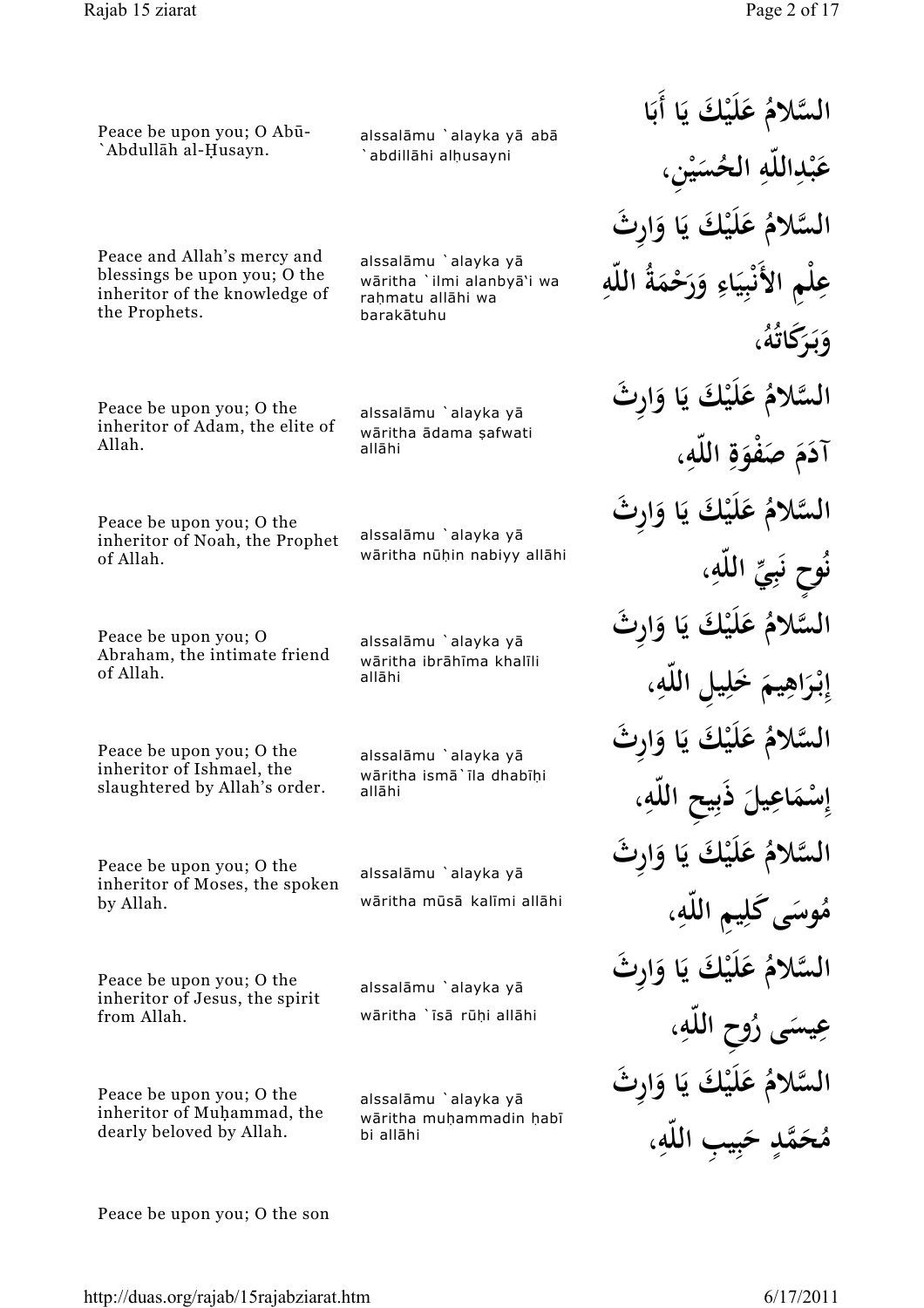| of Muhammad, the Chosen<br>Prophet.                                                      | alssalāmu `alayka yabna<br>muḥammadin almuṣṭafā | السَّلامُ عَلَيْكَ يَابْنَ             |
|------------------------------------------------------------------------------------------|-------------------------------------------------|----------------------------------------|
|                                                                                          |                                                 | مُحَمَّدِ المُصْطَفَى،                 |
| Peace be upon you; O the son                                                             | alssalāmu `alayka yabna                         | السَّلامُ عَلَيْكَ يَابْنَ عَلِيٍّ     |
| of `Alī, the Pleased.                                                                    | aliyy almurtadā                                 | الْمُرْتَضَى،                          |
| Peace be upon you; O the son                                                             | alssalāmu `alayka yabna                         | السَّلامُ عَلَيْكَ يَابْنَ             |
| of Fāțimah, the Luminous.                                                                | fāțimata alzzrā'i                               | فَاطِمَةَ الزَّهْرَاءِ،                |
| Peace be upon you; O the son                                                             | alssalāmu `alayka yabna                         | السَّلامُ عَلَيْكَ يَابْنَ             |
| of Khadījah, the grand lady.                                                             | khadījata alkubrā                               | خَدِيجَةَ الكُبْرَى،                   |
| Peace be upon you; O the                                                                 | alssalāmu `alayka yā                            | السَّلامُ عَلَيْكَ يَا شَهِي           |
| martyr and the son of the<br>martyr.                                                     | shahīdu abna alshshahīdi                        | ابْنَ الشَّهِيدِ،                      |
| Peace be upon you; O the slain                                                           |                                                 | السَّلامُ عَلَيْكَ يَا قَتِيلُ         |
| and the son of the slain.                                                                | alssalāmu `alayka yā qatī<br>lu abna alqatīli   | ابْنَ الْقَتِي                         |
| Peace be upon you; O the saint                                                           | alssalāmu `alayka yā                            | السَّلامُ عَلَيْكَ يَا وَلِيَّ اللَّهِ |
| and the son of the saint.                                                                | waliyy allāhi wabna<br>waliyyhi                 | وَابْنَ وَلِيِّهِ،                     |
|                                                                                          |                                                 | السَّلامُ عَلَيْكَ يَا حُجَّةَ         |
| Peace be upon you; O the<br>argument of Allah and the son<br>of His argument against His | alssalāmu `alayka yā<br>hujjata allāhi wabna    | اللَّهِ وَابْنَ حُجَّتِهِ عَلَى        |
| creatures.                                                                               | hujjatihi `alā khalqihi                         |                                        |
|                                                                                          |                                                 | أَشْهَدُ أَنَّكَ قَدْ أَقَمْتَ         |
| I bear witness that you<br>established the prayers,                                      | ash-hadu annaka qad<br>aqamta alşşalata         | الصَّلاةَ،                             |
| And you gave the zakat,                                                                  | wa ātayta alzzkata                              |                                        |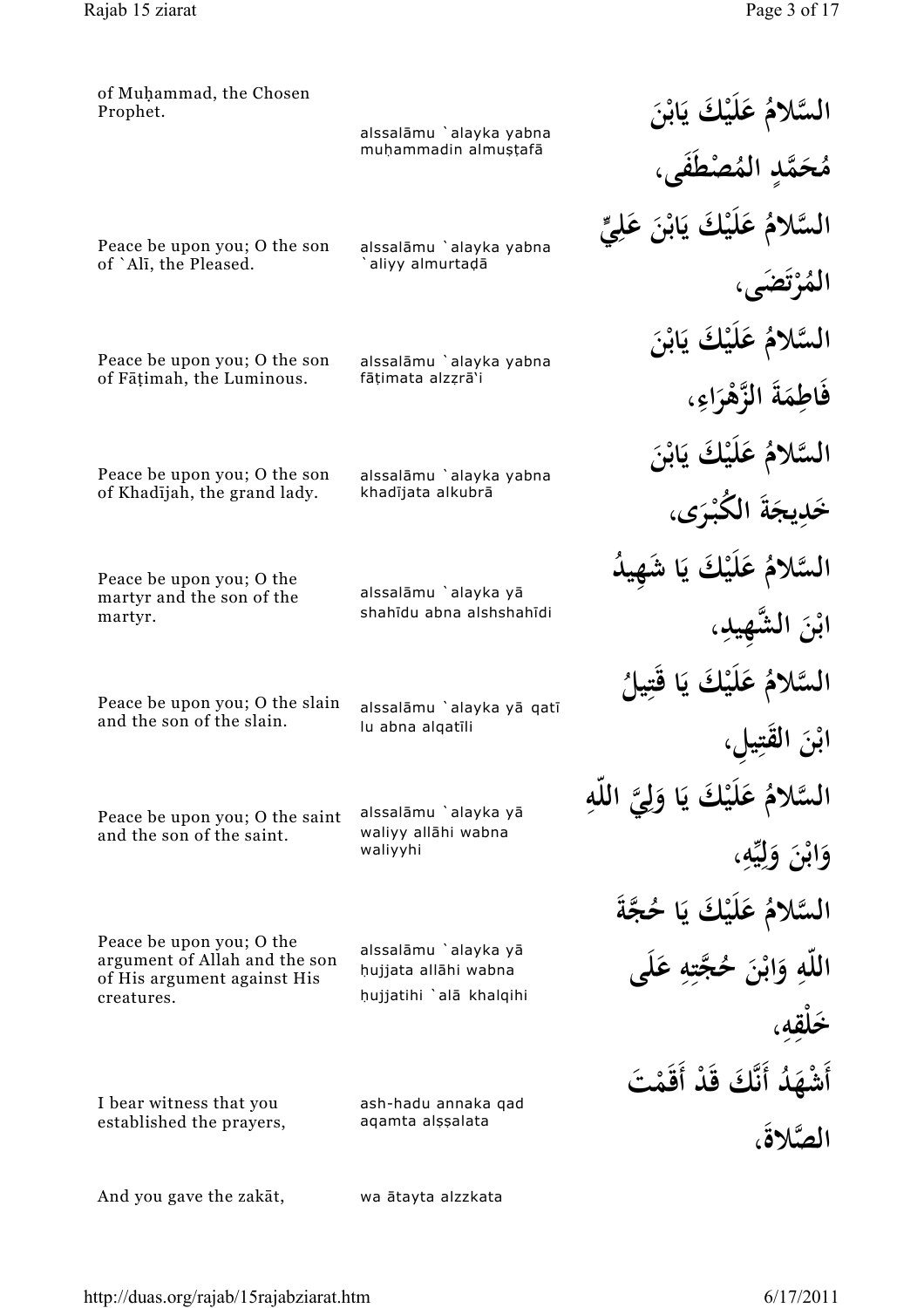|                                                                                                          |                                                                                    | وَآتَيْتَ الزِّكَاةَ،                                  |
|----------------------------------------------------------------------------------------------------------|------------------------------------------------------------------------------------|--------------------------------------------------------|
| And you enjoined the right,                                                                              | wa amarta bilma`rūfi                                                               | وَأَمَرْتَ بِالْمَعْرُوفِ                              |
| And you forbade the wrong,                                                                               | wa nahayta `ani alm <b>Unkari</b>                                                  | ، عَنِ المُنْكَرِ ،                                    |
| And you were deprived of your<br>parents,                                                                | wa r $\mathbb I$ ziita biwal-idayka                                                | ئَتَ بِوَالِدَيْكَ،                                    |
| And you strove against your<br>enemies.                                                                  | wa jāhadta `ad <b></b> lwka                                                        | وَجَاهَدْتَ عَدُوَّكَ،                                 |
| And I bear witness that you<br>can now hear the speech,                                                  | wa ash-had <sup>[]</sup> annaka<br>tasma` <sup>[]</sup> alkalāma                   | وَأَشْهَلُا أَنَّكَ تَسْمَعُ<br>الكلامَ،               |
| And you can answer back,                                                                                 | wa tarlddl aljawāba                                                                | وَتَدُدُّ الْجَوَابَ،                                  |
| And you are verily the beloved<br>of Allah and His intimate<br>friend and selected servant               | wa annaka habib <sup>[]</sup> allāhi<br>wa khalil $[]$ h $[]$ wa najib $[]$ h $[]$ |                                                        |
| And His elite and the son of<br>His elite.                                                               | wa safiyy <sup>[]</sup> h <sup>[]</sup> wabn <sup>[]</sup><br>safiyyihi            |                                                        |
| O my master and the son of<br>my master:                                                                 | yā mawlāiya wabna<br>mawlāiya                                                      | يَا مَوْلايَ وَابْنَ مَوْلايَ                          |
| I am visiting you, because of<br>my eagerness to you,                                                    | zlrtlka mlshtāgan                                                                  | زُرْتُكَ مُشْتَاقاً                                    |
| So, (please) my master: be my<br>interceder before Allah,                                                | fakun lī shafī`an ilā allāhi<br>yā sayyidī                                         | نْ لِي شَفِيعاً إِلَى اللَّهِ<br>يَا سَيِّدِي،         |
| And I also seek the<br>intercession of your<br>grandfather, the Master of the<br>Prophets, before Allah, | wa astashfi` <sup>[]</sup> ilā allāhi<br>bijaddka sayyidi alnnabiyyī<br>na         | فِعُ إِلَى اللَّهِ بِجَدِّكَ<br>سَيِّدِ النَّبِيِّينَ، |
| And I seek the intercession of<br>your father, the Master of the<br>Prophets' Successors,                | wa bi-abīka sayyidi<br>alwaşiyyīna                                                 | وَبِأَبِيكَ سَيِّدِ الْوَصِيِّينَ،                     |
| And I seek the intercession of<br>your mother, the Doyenne of<br>the women of the worlds.                | wa bi'l mmka fāțimata<br>sayyidati nisā'i al`ālamīna                               | وَبِأَمِّكَ فَاطِمَةَ سَيِّدَةِ                        |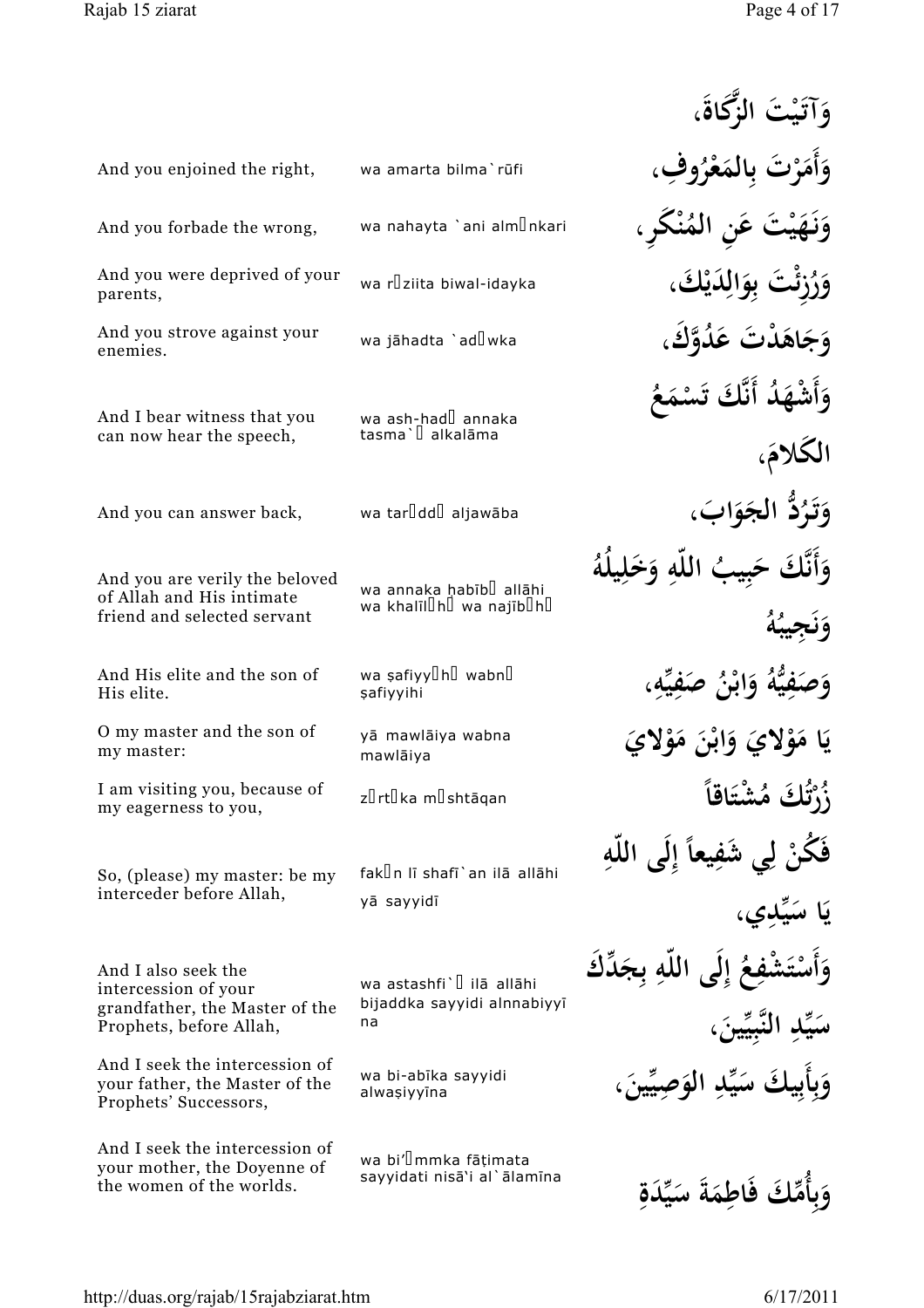who slew you

who wronged you

Verily, may Allah curse those

And may Allah curse those

And may Allah curse those who deprived you (of your right) and those who hated you from the past and the coming generations.

May Allah send blessings upon our master, Muhammad, and upon his Household—the immaculate and pure.

نِسَاءِ العَالَمِينَ، **َ ِ َ َ أَلا لَع َن اللّه ُ قَات ل يك ِ َ ِ َ و لَع َن اللّه ُ ظَال مِ يك ِ َ َ َ** وَلَعَنَ اللَّهُ سَالِبِيكَ **َ َ ِ َ و َ م ُ ب ْ** فِضِيكَ مِنَ الأَوَّلِينَ **َ ِ و الآخ ِرين ِ ، َ َ** وَصَلَّى اللَّهُ عَلَى سَيِّدِنَا **َ َ ِ ن** .<br>. مُحَمَّدٍ وَآلِهِ الطَّيِّبِينَ **ٍ َ ِ ِ ِ ني الط َّ اه ِرين ِ . َ**

You may then kiss the holy tomb and direct towards the tomb of `Alī ibn al-Husayn (a.s) in order to visit him. You may say the following there:

wa sallā allāhu `alā

alttāhirīna

sayyidinā muhammadin wa ālihi alțțayyibīna

alā la`ana allāhu gātilīka

wa la`ana allāhu zālimīka

wa la`ana allāhu sālibīka wa mubghidīka mina alawwalina wal-ākhirina

alssalāmu `alayka yā mawlāiya wabna mawlāiya Peace be upon you; O my master and the son of my master. la`ana allāhu gātilīka May Allah curse those who slew you. wa la`ana allāhu zālimīka And may Allah curse those who wronged you.

Verily, I seek nearness to Allah through my visiting you and showing my love for you (all).

And I release myself before Allah from your enemies.

innī atagarrabu ilā allāhi bizivāratikum wa bima¦abbatikum

wa abra'u ilā allāhi min a`dā'ikum

Peace and Allah's mercy and blessings be upon you, O my master.

wa alssalāmu `alayka yā mawlāiya wa rahmatu allāhi wa barakātuhu

السَّالاُمُ عَلَيْكَ يَا مَوْلايَ **ب**<br>• **َ ْ و اب َن م و َلاي ، َ ْ َ ْ لَع َن اللّه ُ قَات ل يك ِ َ ِ**<br>پا **َ و لَع َن اللّه ُ ظَال مِ يك ِ َ َ َ إ ِ** ِّي أَتَقَرَّبُ إِلَى اللَّهِ **ِّ ن ِ ب**<br>۶ .<br>ب **زِيَارَتِكُمْ وَبِمَحَبَّتِكُمْ، ب**<br>: ا<br>•<br>• **تي**<br>ج ِ<br>ئ **ْ َ َ ْ** وَأَبْرَأُ إِلَى اللّهِ مِنْ **َ بابہ َ ِ ْ َد أَع ائ ُكم ِ ، ْ** وَالسَّلامُ عَلَيْكَ يَا مَوْلايَ **َ ب**<br>• **َ ْ** وَرَحْمَةُ اللّهِ وَبَرَكَاتُهُ. **َ َ َ َ ب**<br>. **َ**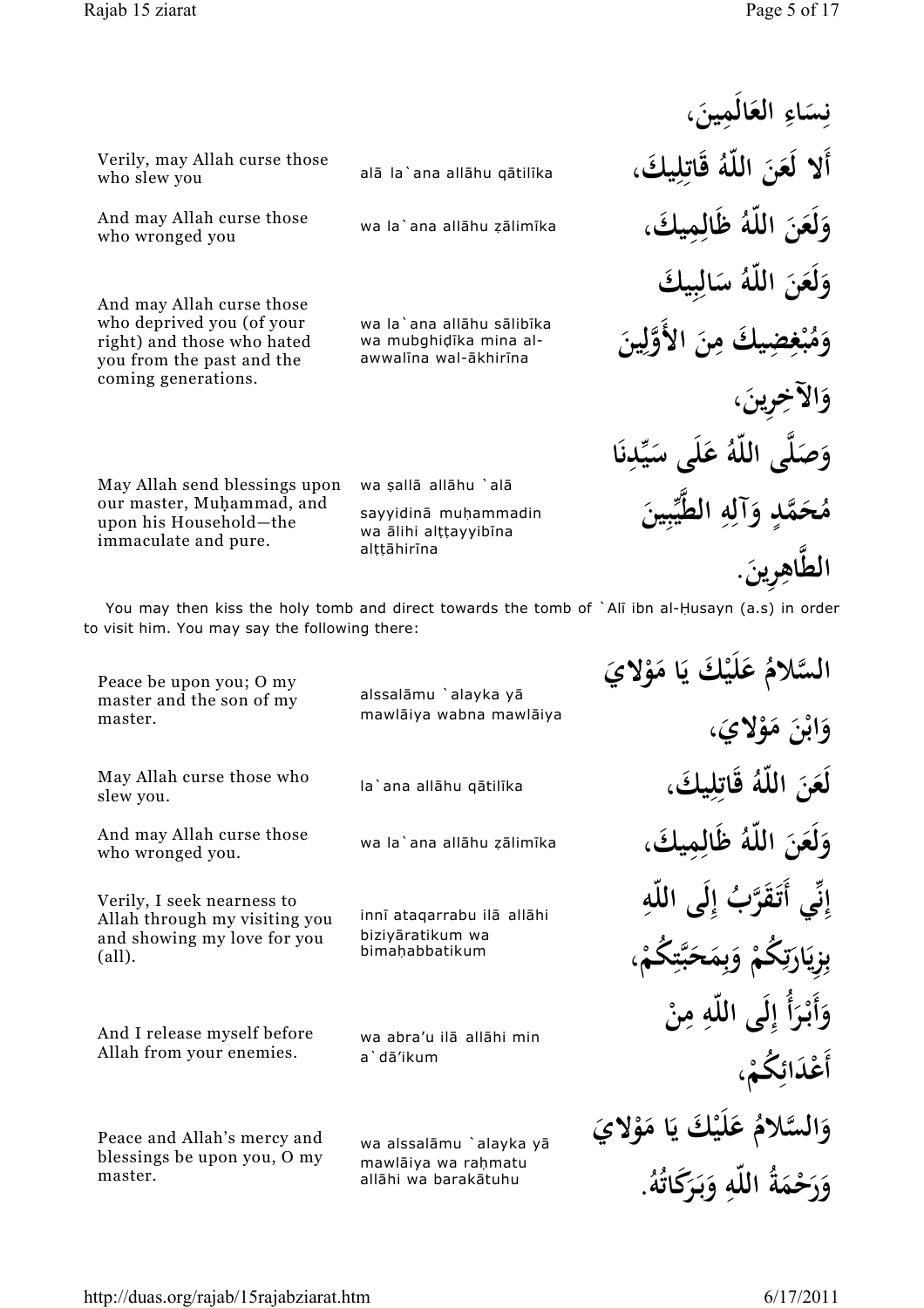You may then walk to the tombs of the martyrs—pleasure of Allah be upon them—and stop there and say the following:

| Peace be upon the souls that                                                             | alssalāmu `alā al-arwāhi                            | السَّلامُ عَلَى الأَرْوَاحِ الْمُنِيخَةِ بِقَبْرِ |
|------------------------------------------------------------------------------------------|-----------------------------------------------------|---------------------------------------------------|
| are residing near the tomb of<br>Abū-`Abdullāh al-Husayn.                                | almunīkhati biqabri aby<br>abdillāhi alhusayni      | أَبِي عَبْدِاللَّهِ الحُسَيْنِ،                   |
| Peace be upon you (all); O the                                                           | alssalāmu `alaykum yā                               | السَّلامُ عَلَيْكُمْ يَا طَاهِرِينَ مِنَ          |
| purified from filth.                                                                     | țāhirīna mina alddanasi                             | الدَّنَسِ،                                        |
| Peace be upon you (all); O the<br>well-guided ones.                                      | alssalāmu `alaykum yā<br>mahdiyyūna                 | السَّلامُ عَلَيْكُمْ يَا مَهْدِيُّونَ،            |
| Peace be upon you (all); O the<br>pious ones to Allah.                                   | alssalāmu `alaykum yā<br>abrāra allāhi              | السَّلامُ عَلَيْكُمْ يَا أَبْرَارَ اللَّهِ،       |
| Peace be upon you and upon                                                               | alssalāmu `alaykum wa                               | السَّلامُ عَلَيْكُمْ وَعَلَى المَلائِكَةِ         |
| the angels surrounding all<br>your graves.                                               | `alā almalā'ikati alḥāffīna<br>biqubūrikum ajma`īna | الحَافِّينَ بِقُبُورِكُمْ أَجْمَعِينَ،            |
| May Allah gather us with you                                                             | jama`anā allāhu wa                                  | جَمَعَنَا اللَّهُ وَإِيَّاكُمْ فِي مُسْتَقَرِّ    |
| in the center of His mercy,                                                              | 'iyyākum fī mustaqarri<br>rahmatihi                 | رَحْمَتِهِ                                        |
| And under His Throne. Verily,<br>He is the most Merciful of all<br>those who show mercy. | wa tahta `arshihi innahu<br>arhamu alrrāhimīna      | وَتَحْتَ عَرْشِهِ إِنَّهُ أَرْحَمُ الرَّاحِمِينَ، |
| Peace and Allah's mercy and                                                              | wa alssalāmu `alaykum wa                            | وَالسَّلامُ عَلَيْكُمْ وَرَحْمَةُ اللَّهِ         |
| blessings be upon you.                                                                   | rahmatu allāhi wa<br>barakātuhu                     | وَبَرَكَاتُهُ.                                    |
|                                                                                          |                                                     |                                                   |

You may then walk to the holy mausoleum of al-`Abbas, son of Amir al-Mu'minin, peace be upon both of them. When you reach there, you may stop at the gate of the dome and say the following:

| Peace of Allah and Peace of<br>His favorite angels, | salāmu allāhi wa salāmu<br>malā'ikatihi almuqarrabīna | سَلامُ اللَّهِ وَسَلامُ |
|-----------------------------------------------------|-------------------------------------------------------|-------------------------|
| His commissioned prophets,                          | wa anbiya'ihi almursalīna                             |                         |
| His righteous servants,                             | wa `ibādihi alşşālihīna                               |                         |
| all the martyrs, and all the<br>veracious (ones),   | wa jamī`i alshshuhadā`i<br>wal-șșiddigina             |                         |
| and also pure, true blessings<br>that come and go,  | wal-zzākiyātu alttayyibātu<br>fīmā taghtady wa tarūņu | وَالزَّاكَ              |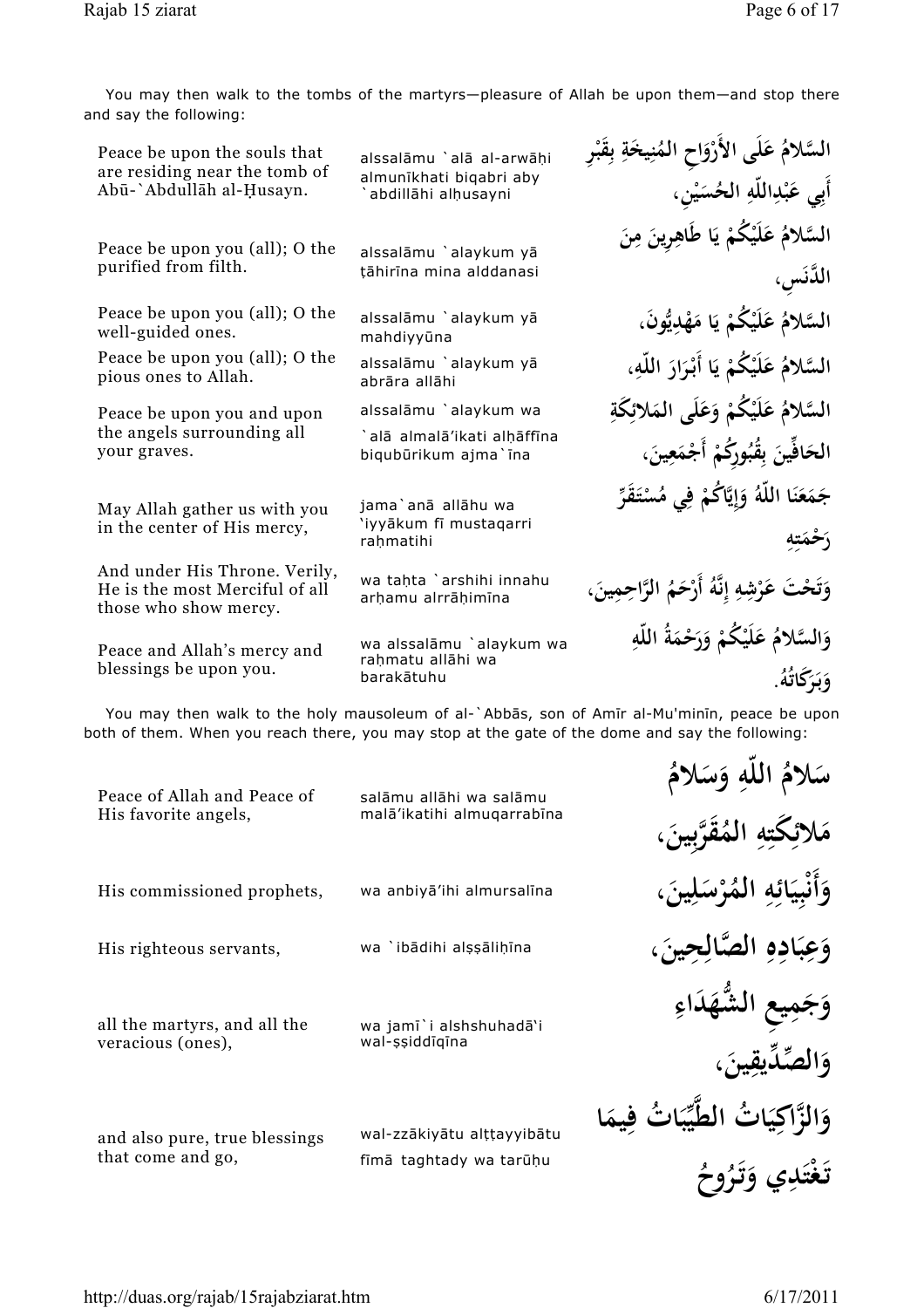**الم ُ ْؤ م ِ ن يبنَ** .<br>پا **،**

**َ**

**َ**

الْمُرْسَ*ّ* **ْ**

**َ**

**َ**

**َ َ**

**َ َ**

**َ**

**َ**

**َص**

**فَن ِ ع ْ م َ**

**َ**

**و أَع ْ َت ن َ َ**

**َ** .<br>.<br>.

**عَلَيْكَ يَابْنَ أَمِيرِ ب**<br>. **بابہ** 

أَشْهَدُ لَكَ بِالتَّسْلِيمِ **َ**

**و ص َّ التْ د ي ِق و ِ الو فَاء**

**َ ِ**

**ِل،**

**و دل ال َّ ي ِل الع ال**

**و الو ي ِص ِّ الم ُ**

وَالمَظْلُومِ الْمُ

**ِ**

**ِ**

**ِ**

**و ِّ الس ْط ب الم ِ ُ ن َ َجب ت**

**ْ**

**بـ َ غ ل ِّ ،ِ**

**ْه َ َض ت**

**َ**

**ِ ِ**

**َ**

**ْ ْ**

**ْ َت ب**

**ِ ه ِ**

**ي ْ ِن**

**َ**

**فَج ز ا َك للا ّه ُ َ ْنع ر س ُ لو**

وَعَنْ أَمِيرِ المُؤْمِنِينَ

وَعَنِ الحَسَنِ وَالْحُسَ

**َص لَو ات َ ُ اللّه َع ِ لَي ِهم**

**َل أَفْض الج ز اء مِ ا**

مَرْتَ وَاحْتَسَ*ّ* 

**َ**

**َ َ ِ ب**<br>۶ **َ**

**َ**

**َ َ**

**َ**

**َ َ**

وَالنَّصِيحَةِ لِخَلَفِ النَّبِيِّ

**ْ ِ َ ِ ِ**

صَلَّى اللَّهُ عَلَيْهِ وَآلِهِ

**ِ**

**ْ ِ**

**ِ**

**ِ**

be upon you; son of Amir al-Mu'minin (chief of the faithful ones).

`alayka yabna am¢ri almu<sup>'</sup>minina

I testify to you of submission (to the will of Allah), honest acceptance as true, loyalty,

ash-hadu laka bilttaslīmi wal-ttaşdīqi wal-wafā'i

and sincerity with regard to the descendant of the commissioned Prophet—peace of Allah be upon him and his Household—

wal-nnasīhati likhalafi alnnabiyyi sallā allāhu `alayhi wa ālihi almursali

the chosen grandson (of the Prophet),

the well knowledgeable guide (to the true religion),

the conveying successor, wal-waşiyyi almuballighi

and the wrongfully oppressed one. (Namely, Imam al-H usayn ibn `Alī).

So, Allah may reward you on behalf of His Messenger, Amīr al-Mu'minīn,

ki-Hasan and al-Husayn and al-Husayni

wa `ani alhasani wal-

peace of Allah be upon them, salawātu allāhi `alayhim

With the best reward for your steadfastness, dedication (to the sake of Allah), and support (for the right party).

afdala aljazā'i bimā sabarta wāhtasabta wa a`anta

Very excellent be the reward of the eternal life.

**عُقْبَى الدَّارِ ،**<br>مَقْبَى اللَّالِ ،

Allah's curse be on him who killed you.

la`ana allāhu man qatalaka

wal-ssib§i almuntajabi **، ِ**

**ِ** wal-ddal¢li al`¡limi **،مِ**

wal-mazlūmi almuhtadami

fajazāka allāhu `an rasūlihi wa `an amīri almu'minīna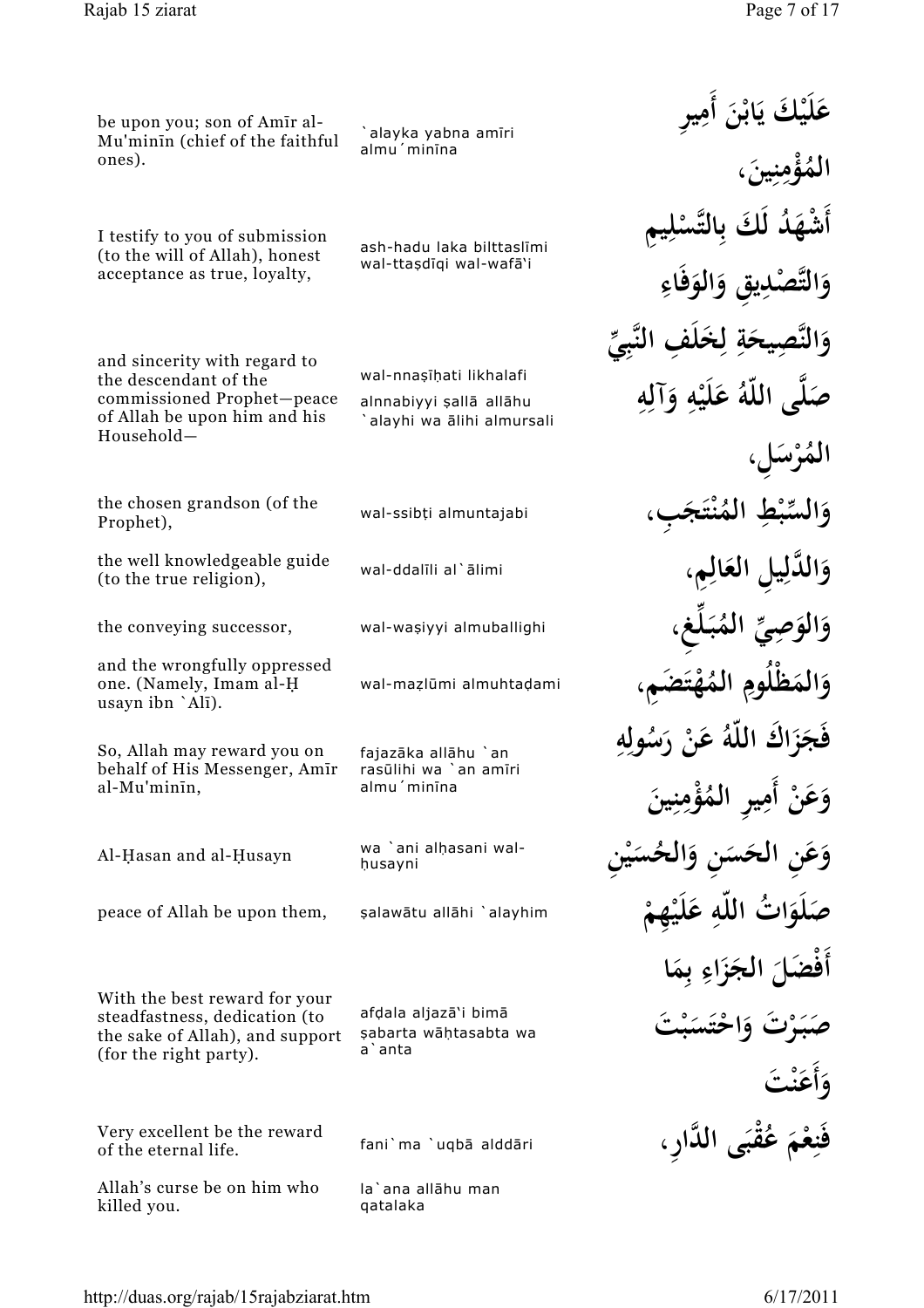And Allah's curse be on him who omitted your right,

And Allah's curse be on him who precluded you from having from the water of the

River Euphrates.

**لَع َن اللّه ُ م ْن قَـتـ لَك َ ، َ َ َ** وَلَعَنَ اللَّهُ مَنْ جَهِلَ **َ َ َ َ قك َح َّ ، َ و اس َ َخف ت َّ ِح ُ ر م ِك ت َ ْ ب**<br>۶ **ْ َ َ** وَلَعَنَ اللّٰهُ مَنْ حَالٍ بَيْنَكَ **َ َ َ ب**<br>. **ْ و بـ ي َن م اء ر الف ُ ات َ ، َ ب**<br>. **ْ َ ِ ِ** أَشْهَدُ أَنَّكَ قُتِلْتَ **َ َ مَظْلوماً، َ ً** وَأَنَّ اللَّهَ مُنْجِزٌ لَكُمْ مَا **َ َ ْ َ وَعَدَكُمْ**، **َ ْ ج ِ ئ ْ ُ َك ت ي ب**<br>• **با ٔ َن أ َم ِ ري ِ** الهُ<br>ا **ُ ْؤ م ِ ن ِ َني و َ فا اد ِ ً إ ِ لَي ْ ُكم ْ وَقَلْبِي مُسَلِّمٌ َ ٌ لَ ُكم و ِع اب ْ َ ت ُ**<br>. **ٌ ، و أَن ا لَ ُكم َ ِع اب ٌ َ ْ ت َ** وَنُصْرَتِي لَكُمْ مُعَدَّةُ **َ َ تي**<br>ج **ِ َ** حَتَّى يَحْكَمَ اللّهُ وَهُوَ **ب**<br>: **َ َ َ َخ ـي ر ْ** ر<br>ا ا**لحَاكِمِينَ َ ِ ،** فَمَعَكُمْ مَعَكُمْ لاَ مَعَ **َ َ ْ َ َ ْ عَدُوُّكُمْ.** 

ash-hadu annaka qutilta mazlūman I testify that you were killed wrongfully, wa ann allāha munjizun lakum mā wa`adakum and that Allah will verily fulfill His promise that He made with you. jiituka yabna amīri almu'minina wāfidan ilaykum Son of Amīr al-Mu'minīn: I have come to you to present myself before you. wa qalby musallimun lakum wa tābi`un My heart is submissive to you and is following you. And I am your follower. wa anā lakum tābi`un wa nuşraty lakum I am ready to support you wall was deep hattā yahkuma allāhu wa huwa khayru alhākimīna until Allah decides for me. He is surely the Best of all who decide. fama`akum ma`akum lā ma`a `aduwwikum I am verily with you, not with your enemy.

And belittled your sanctity. wastakhaffa bihurmatika

wa la`ana allāhu man

wa la`ana allāhu man hāla baynaka wa bayna mā'i

jahila haqqaka

alfurāti

I am one of those who believe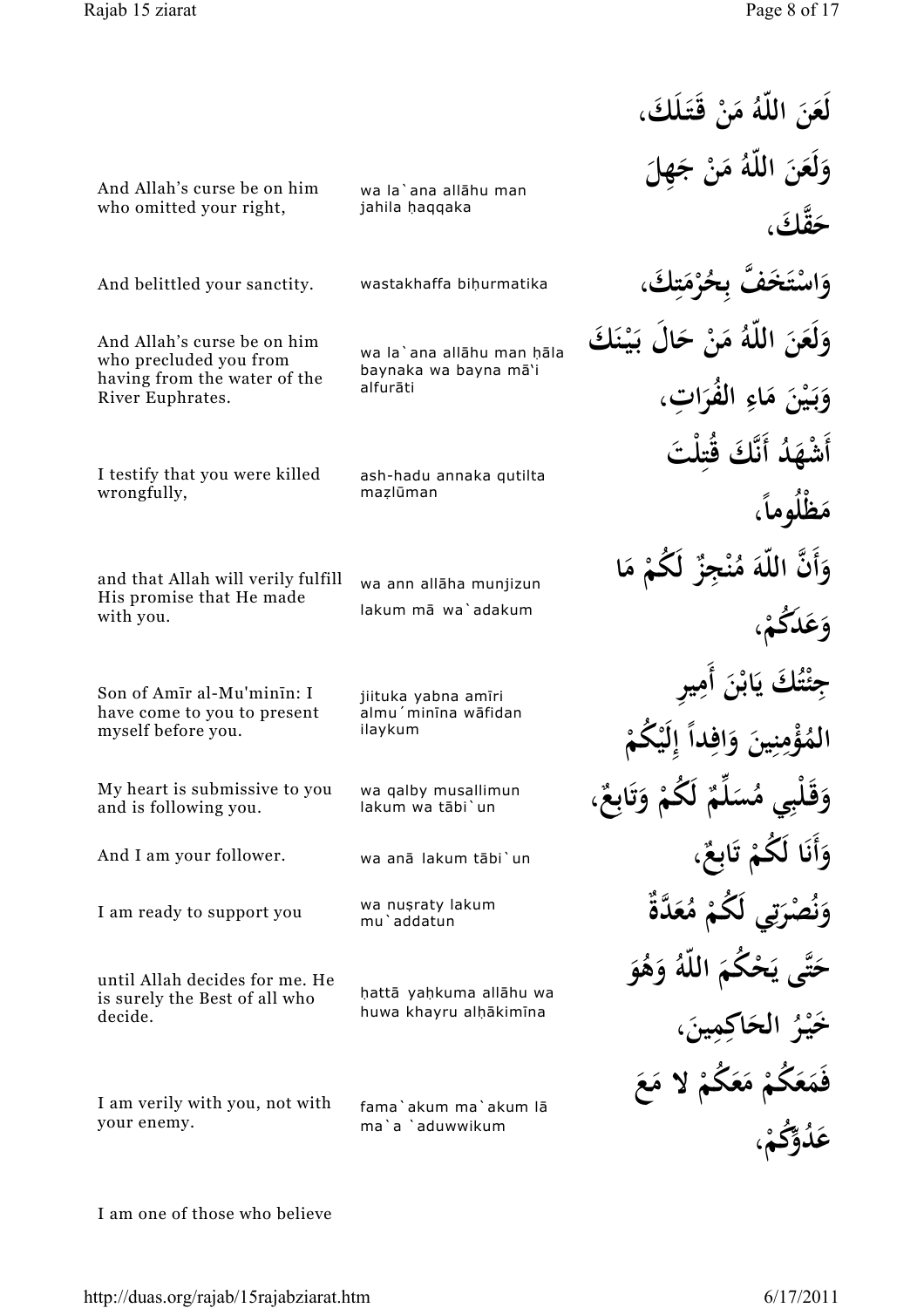| in you and believe in your<br>Return.                                                                      | innī bikum wa bi'yābikum                                     | إِنِّي بِكَمْ وَبِإِيَابِكُمْ مِنَ                               |
|------------------------------------------------------------------------------------------------------------|--------------------------------------------------------------|------------------------------------------------------------------|
|                                                                                                            | mina almu'minina                                             |                                                                  |
| I also one of those who deny<br>your opposites and killers.                                                | wa biman khālafakum wa<br>qatalakum mina alkāfirīna          | مِنَ الْكَافِرِينَ،                                              |
| Allah may kill the group who<br>killed you with hands and<br>tongues (by giving orders of<br>killing you.) | qatala allāhu 'ummatan<br>qatalatkum bil-aydy wal-<br>alsuni | قَتَلَ اللَّهُ أَمَّةً قَتَلَتْكُمْ<br>بِالأَيْدِي وَالأَلْسُنِ. |
| You may then enter, throw yourself on the tomb, and say:                                                   |                                                              |                                                                  |
| Peace be upon you; the<br>righteous servant (of Allah),                                                    | alssalāmu `alayka ayyuhā<br>al`abdu alşşālihu                | السَّلامُ عَلَيْكَ أَيُّهَا العَبْدُ                             |
|                                                                                                            |                                                              |                                                                  |
| the obedient to Allah, His<br>Messenger, Amir al-Mu'minin,                                                 | almuți`u lillāhi wa<br>lirasülihi wa liamīri                 | المُطِيعُ لِلَّهِ وَلِرَسُولِهِ                                  |
|                                                                                                            | almu 'minīna                                                 | وَلأَمِيرِ الْمُؤْمِنِينَ                                        |
| al-Hasan, and al-Husayn,<br>peace and greetings of Allah                                                   | wal-hasani wal-husayni<br>şallā allāhu `alayhim wa           |                                                                  |
| be upon them.                                                                                              | sallama                                                      |                                                                  |
| Peace, Allah's mercy,                                                                                      | alssalāmu `alayka wa<br>rahmatu allāhi wa<br>barakātuhu      | السَّلامُ عَلَيْكَ وَرَحْمَةُ                                    |
| blessings,                                                                                                 |                                                              | اللّهِ وَبَرَكَاتُهُ                                             |
| forgiveness, and gratifications<br>be upon you, your soul, and                                             | wa maghfiratuhu wa<br>ridwānuhu wa `alā rūhika               | وَمَغْفِرَتُهُ وَرِصْوَانُهُ وَعَلَى                             |
| your body.                                                                                                 | wa badanika                                                  | رُوحِكَ وَبَدَنكَ،                                               |
| I testify, and call Allah to                                                                               | ash-hadu wa a'ushhidu                                        | أَشْهَدُ وَأَشْهِدُ اللَّهَ أَنَّكَ                              |
| witness, that you abided by<br>the same course that was<br>taken by the warriors of (the                   | allāha annaka madayta<br>`alā mā madā bihi                   | عَلَى مَا مَضَى بِهِ                                             |
| battle of) Badr                                                                                            | albadriyyūna                                                 |                                                                  |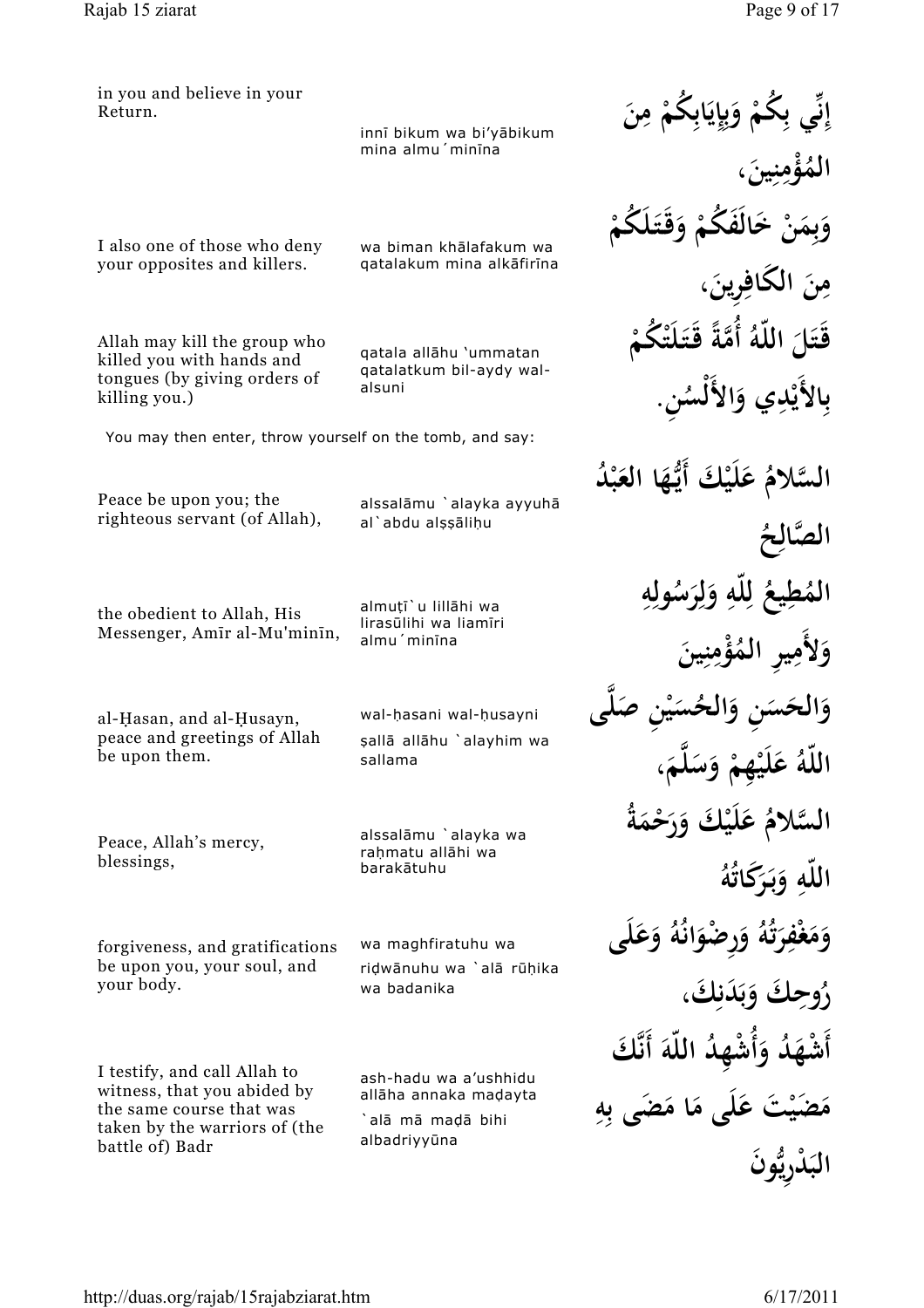| and the strivers for Allah's                          | wal-mujāhidūna fī sabīli         | وَالمُجَاهِدُونَ فِي سَبِيهِ        |
|-------------------------------------------------------|----------------------------------|-------------------------------------|
| sake                                                  | allāhi                           | اللّه،                              |
| who faithfully served Him in                          | almunāșiņūna lahu fī jihādi      | المُنَاصِحُونَ لَهُ فِي جِهَادِ     |
| the battlefields against His<br>enemies,              | a'dā'ihi                         | أَعْدَائه،                          |
| did their bests for supporting                        | almubālighūna fī nușrati         | الْمُبَالِغُونَ فِي نُصْرَةِ        |
| His disciples,                                        | awliyā'ihi                       | أَوْلِيَائِهِ،                      |
| and defended His intimate<br>ones.                    | aldhdhābbūna `an<br>ahibbā'ihi   | الذَّابُّونَ عَنْ أَحِبَّائِهِ،     |
| So, Allah may reward you the                          | fajazāka allāhu afdala           | فَجَزَاكَ اللَّهُ أَفْضَلَ          |
| best,                                                 | aljazā'i                         | الجَزَاءِ،                          |
| the maximum,                                          | wa akthara aljazā'i              | وَأَكْثَرَ الْجَزَاءِ،              |
| the most abundant,                                    | wa awfara aljazā'i               | وَأَوْفَرَ الْجَزَاءِ،              |
| and the most conclusive<br>reward that He may give to | wa awfā jazā'i ahadin            | وَأَوْفَى جَزَاءِ أَحَدِ مِمَّنْ    |
| anyone who fulfills his<br>homage,                    | mimmn wa fā bibay'atihi          | وَفِي بِبَيْعَتِهِ،                 |
| answers the call (of the<br>religion),                | wāstajāba lahu da`watahu         | وَاسْتَجَابَ لَهُ دَعْوَتَهُ،       |
| and obeys his (divinely<br>elected) leaders.          | wa atā`a wulata amrihi           | وَأَطَاعَ وُلاةَ أَمْرِهِ.          |
| I testify that you served (the                        | ash-hadu annaka qad              | أَشْهَدُ أَنَّكَ قَدْ بَالَغْتَ فِي |
| Lord) extremely sincerely                             | bālaghta fī alnnașīhati          | النَّصِيحَةِ،                       |
| and exerted all your efforts (in<br>this regard).     | wa a`tayta ghāiyata<br>almajhūdi | وَأَعْطَيْتَ غَايَةَ المَجْهُودِ،   |
| Allah may attach you to the                           | faba`athaka allāhu fī            |                                     |
| martyrs,                                              | alshshuhadā'i                    | فَبَعَثَكَ اللَّهُ فِي              |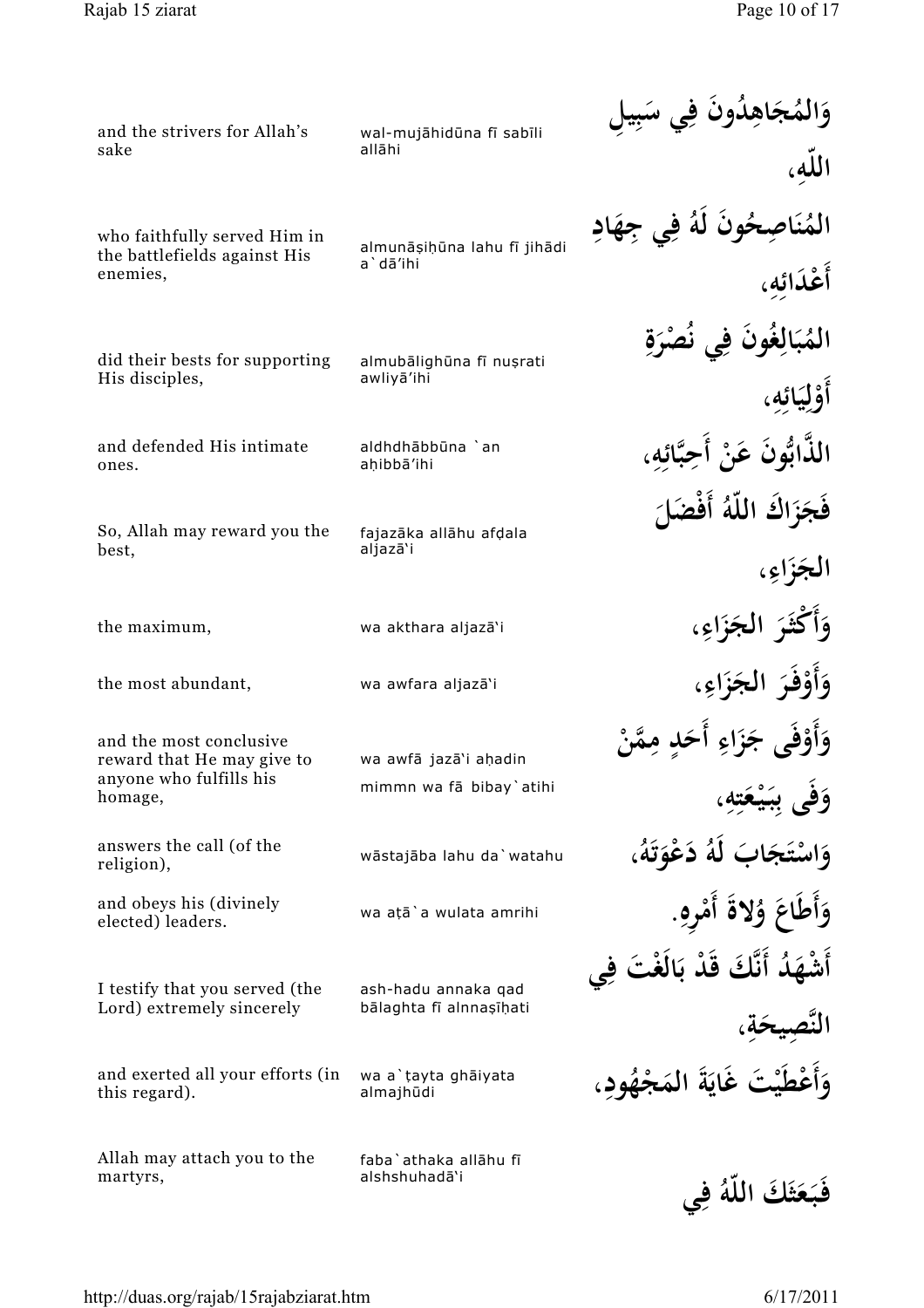| add your soul to the souls of<br>the happy ones,                            | wa ja`ala rūḥaka ma`a<br>arwāḥi alss <sup>[] `</sup> adā`i | رُوحَكَ مَعَ أَرْوَاح<br>السُّعَدَاءِ،             |
|-----------------------------------------------------------------------------|------------------------------------------------------------|----------------------------------------------------|
| give you the largest abode in<br>His Paradise                               | wa a`tāka min jinānihi<br>afsahahā manzilan                | وَأَعْطَاكَ مِنْ جِنَانِهِ<br>حَهَا مَنْزِلاً،     |
| and the most handsome room,                                                 | wa afdalahā gh <sup>[]</sup> rafan                         | وَأَفْضَلَهَا غُرَفاً،                             |
| exalt your mention in `Illiyyin<br>(the most elevated position),            | wa rafa`a dhikraka fī<br>illiyyīna                         | وَرَفَعَ ذِكْرَكَ فِي عِلَيِّينَ،                  |
| join you to the Prophets, the<br>veracious (ones)                           | wa hasharaka ma`a<br>alnnabiyyīna wal-șșiddīqī<br>na       | وَحَشَرَكَ مَعَ النَّبِيِّينَ<br>وَالصَّدَيقينَ    |
| The martyrs, and the righteous<br>(ones).                                   | wal-shshdhadā`i wal-şşāliḥī<br>na                          | اءِ وَ                                             |
| Very excellent is the<br>companionship of such ones.                        | wa has <sup>[]</sup> na ` <sup>[</sup> ]lā'ika rafīqan     | وَحَسُنَ أَولئكَ رَفِيقًا                          |
| I testify that you did not lag<br>behind and did not turn away<br>the face, | ash-had <b>l</b> annaka lam tahin<br>wa lam tank∐l         | ا ؤ                                                |
| and that you left this life with<br>full awareness of the truth,            | wa annaka madayta `alā<br>bașīratin min amrika             | وَأَنَّكَ مَصَيْتَ عَلَى<br>بِيرَةٍ مِنْ أَمْرِكَ، |
| following the examples of the<br>righteous ones                             | mlgtadiyan bilşşalihina                                    | مُقْتَدِياً بالصَّا                                |
| and sticking to the Prophets.                                               | wa mlttbi'an lilnnbiyyina                                  | بعاً لِلنَّبِيِّينَ،                               |
| So, Allah may gather us with<br>you,                                        | fajama`a allāh <sup>[]</sup> baynanā<br>wa baynaka         | عَ اللَّهُ بَيْنَنَا وَبَيْنَكَ                    |
| His Messenger, and His<br>disciples                                         | wa bayna rasūlihi wa<br>awliyā'ihi                         | وَبَيْنَ رَسُولِهِ وَأَوْلِيَائِهِ                 |
| in the abodes of those who<br>practiced humbly (with their                  | fī manāzili alm <sup>[</sup> khbitīna                      |                                                    |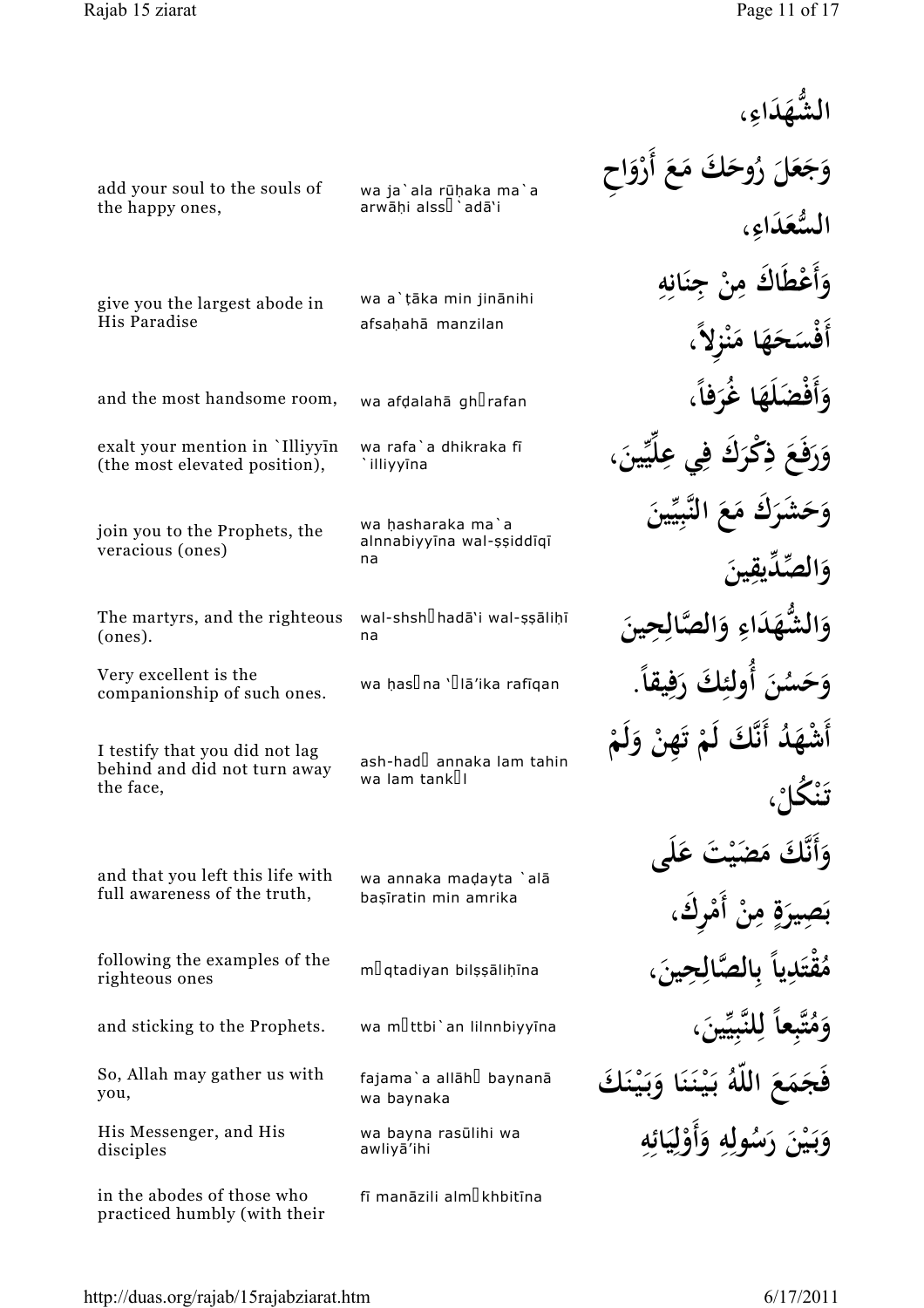He is certainly the most Merciful of all the merciful ones.

fa'innah<sup>[]</sup> arham<sup>[]</sup> alrrāhimī na

It is expedient to say this form of *ziyārah* while standing behind the holy tomb and facing the kiblah direction, as is also advised by Shaykh al-Țūsiy in his book of 'Tahdhīb al-Ahkām'. **فَإ ه ِ َّ ُ أَر َح م ْ**

Yo $\Box$  may then enter, throw yo $\Box$ rself on the tomb, and say the following while facing the kiblah direction:

alssalām $\mathbb I$  `alaykha ayy $\mathbb I$ hā Peace be upon you; O the righteous servant (of Allah).

al`abd alşşālih

السَّلامُ عَلَيْكَ أَيُّهَا العَبْدُ الصَّالِحُ.<br>ا **َ َ ْ**

اللَّهُمَّ صَلِّ عَلَى مُحَمَّدٍ

**ٍ**

According to the previolsly mentioned narration, the *ziyarah* of al-`Abbas (a.s) ends here. But Sayyid Ibn Tāwūs and Shaykh al-M $\mathbb I$ fīd, as well as other scholars, have added the following:

Yoll may then tll rn to the side of the head and offer a two-Rak`ah prayer. Afterwards, yoll may offer prayers as many as yo wish. Yo may also supplicate Almighty Allah earnestly. After these prayers, yo $\Box$  may say the following:

O Allah: (please) send blessings upon Muhammad and the Household of Muhammad.

allāh<sup>[]</sup>mma şalli `alā m<sup>[</sup>hammadin wa āli  $m$ <sup>D</sup>hammadin

and do not leave for me, in this honored place and glorified shrine, any sin (that I did) without forgiveness,

any illness without cure, wa la mara<br>shafaytahl wa lā maradan illā

wa lā `ayban illā any defect with covering up,  $\frac{wa}{a}$  and  $\frac{a}{b}$ 

wa lā rizgan illā basattah**u** 

wa lā khawfan illā  $āmantah$ 

wa lā shamlan illā jama`tah<sup>[]</sup>

any absent one without guarding and approaching (him to me),

any (source of) sustenance

any item of terror without

without expansion,

any disunity without

pacification,

reunification,

wa lā ghā'iban illā hafiztah<sup>[]</sup> wa adnaytah<sup>[]</sup>

wa lā tada` lī fī hādhā almakāni alm<sup>[]</sup>karrami walmash-hadi alm $\mathbb{I}$ `azzami dhanban illā ghafartah

wa lā hamman illā

any care without relief, wa la ha

**ُ َّ الر اح م ِ ين ِ .** .<br>.

**ٍ**



**ِ**

**ن**

فِي مَنَازِلِ المُخْبِتِينَ

**ِ**

**َ**

**َ**

**وَآلِ مُحَمَّدٍ َ و َ َد ْع ل لا ت ي ف ي ه َذ ا َ ِ ِ** المَكَّانِ المُكَرَّمِ وَالْمَشْهَ **َ ِ ِ َ َ د ِ** المُعَظَّمِ ذَنْباً إِلاَّ غَفَرْتَهُ، **َ إ ً ت ُ**<br>. وَلا هَمَّاً إِلاَّ فَرَّجْتَهُ، **َ ً إ ْ َ و َلا م ر ُ ه يت َشَف ِلاَّ ضا َ َ َ ْ إ ً** وَلا عَيْباً إِلاَّ سَتَرْتَهُ، **َ ً َ َ ْ ت ُقُ و ِلاَّ ْزقا َ لا ِر َس َطْت ه ُ َ ب إ ً**

**و ْ لا َخو ًفا آم ِلاَّ ن ت ه ُ ، َ إ َ ْ َ** وَلا شَمْلاً إِلاَّ جَمَعْتَهُ، **َ َ ْ َ و ِ لا غَائ با ح إ ِلاَّ ف َظْت ه ُ َ ً َ ِ و أَد ـن ي ت ه ُ ، َ ْ** .<br>. **ْ َ**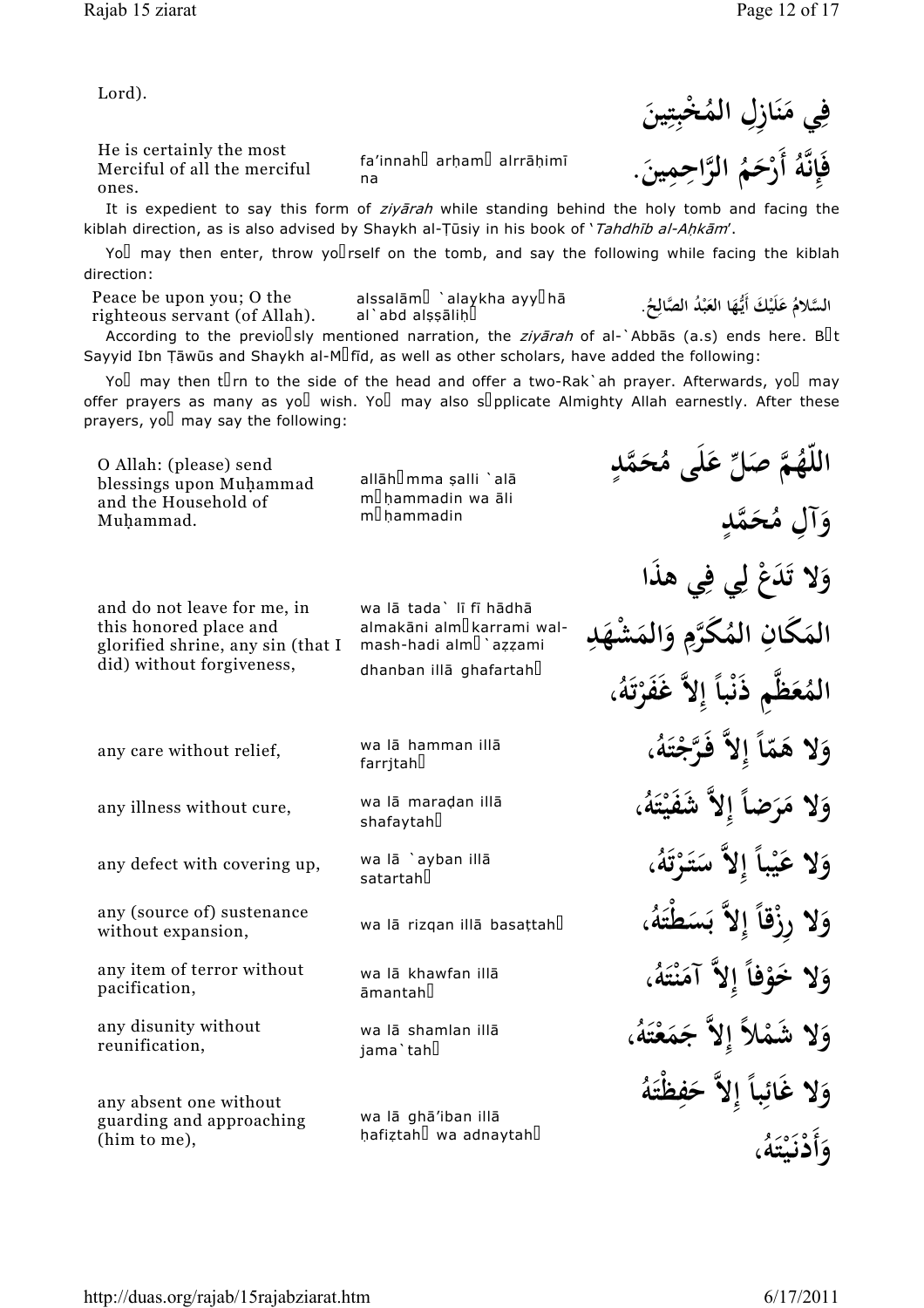**َ ِ**

**ٌلاح َص**

**و َ لا ح اج م ة ْن ِ َح و ِج ئا**

**ِ َ ِ**

 $\hat{\mathbf{d}}$ كِّ فِيهَا رِضَىً وَلِيَ فِيهَا

**ً َ ل َ**

**َ**

**ِ**

**ِ**

**ِ**

**َ ً**

الدُّنْيَا وَالآخِرَةِ **َ َ**

and any single need, among the many needs of this life as well as the life to come,

wa lā hājatan min hawā'iji alddunyā wal-ākhirati

whose settlement achieves your gratification and my good,

laka fīhā ridan wa liya fīhā salāhun

without settlement. O He Who is the most Merciful of all the merciful ones.

illā qaḍaytahā yā arhama alrrāhimīna

You may then return to the tomb, stop at the side of the legs, and say the following:

Peace be upon you; O Abu'l-Fadl al-`Abbās, son of Amīr al-Mu'minīn.

alssalāmu `alayka yā abā alfadli al`abbāsa ibna amī ri almu'minina

Peace be upon you, son of the chief of the Successors (of the Prophets.)

sayyidi alwaşiyyīna

alssalāmu `alayka yabna

Peace be upon you, son of the foremost to (the embracement of) Islam,

the first one who believed (in Allah),

the best one who served the religion of Allah,

and the most careful for Islam.

I testify that you served Allah, His Messenger, and your brother sincerely.

You were the most excellent consoling brother.

So, Allah's curse be on the fala`ana allāhu 'ummatan

alssalāmu `alayka yabna awwali alqawmi islāman

wa aqdamihim 'īmānan

**ِ** wa aqwamihim bid¢ni all¡hi **،**

wa ahwatihim `alā alislāmi

ash-hadu lagad nasahta lillāhi wa lirasūlihi wa liakhīka

*fani* ma alakhu almuwāsī

**إ** إِلاَّ قَضَہَ<br>ءِ **ي ـت َه ي ا أ ا َر َح م ْ َ ب**<br>: **ْ َ َّ الر اح م ِ ين ِ َ . ُ َّلام الس َع ْ َك لَي ا ي ب**<br>• أَبَاَالْفَضْلِ الْعَبَّاسَ ابْنَ **ب**<br>. **َ ٔ** أَمِيرِ المُؤْمِنِينَ، **ِ ِ ِ** السَّلامُ عَلَيْكَ يَابْنَ سَيِّد*ِ* **ب**<br>: **ٔ** ا<mark>لوَصِيِّينَ</mark>، **َ َ** السَّلامُ عَلَيْكَ يَابْنَ أَوَّل

**ب**<br>. **ٔ** القَوْمِ إِسْلاماً، **ْ ِ ً و أَقْد م ِهم ِ يم ِ انا َ َ ْ إ َ ً و أَقْـو م ِهم ِ د ب ي ِن اللّه ِ ِ َ َ ْ و أَح و ط ِهم ِ ْلا ِس لَى الإ َع م ِ . َ ْ َ ْ** أَشْهَدُ لَقَدْ نَصَحْتَ لِلْهِ **ِ ِ و ر س ُ ول ه و ِ لأَخ يك ِ َ ل ِ َ ِ َ َ فَن ع م الأَخ ُ الم ُ و اس ِ ْ َ َ**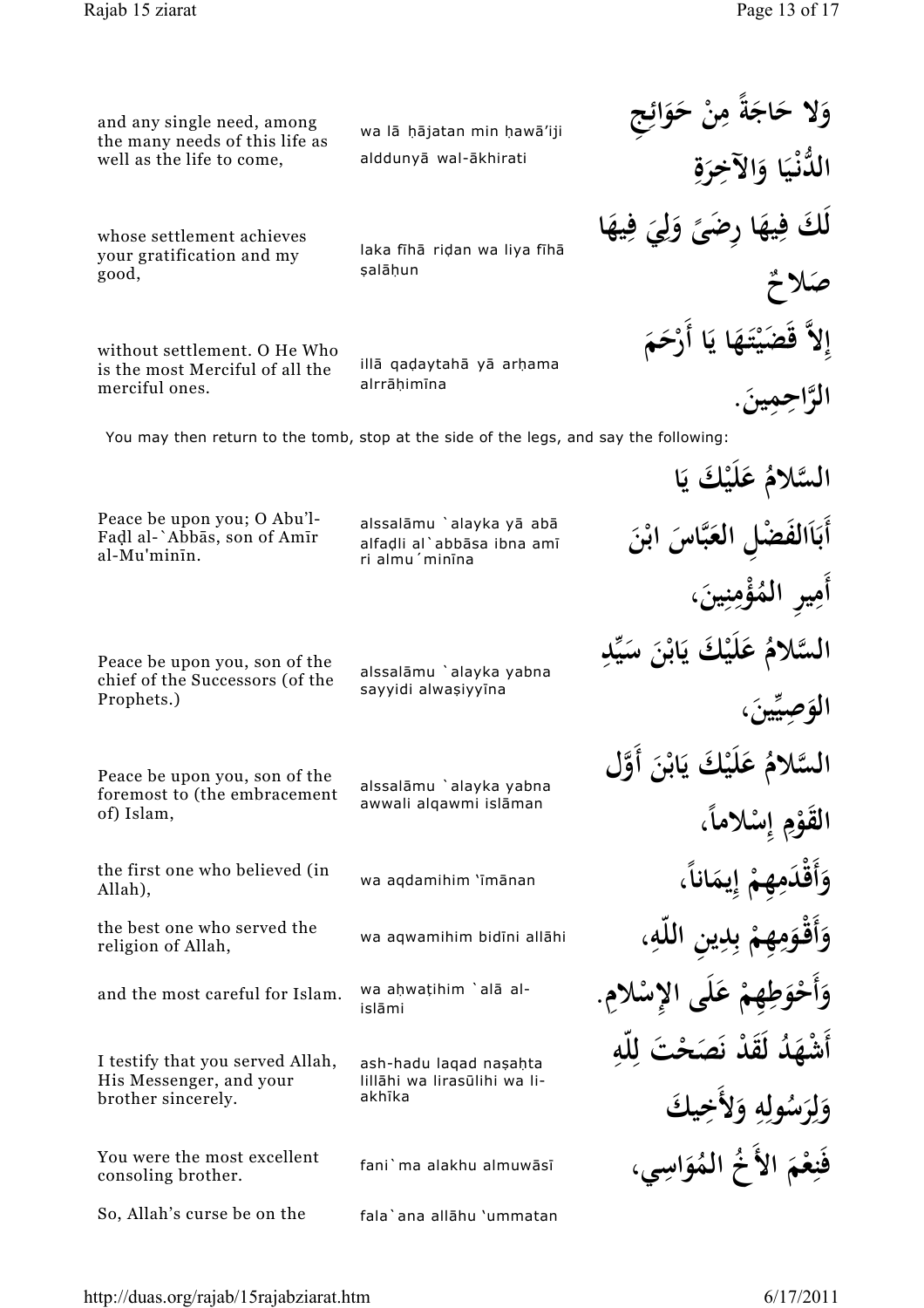| group who killed you.                                                             | qatalatka                                                           | فَلَعَنَ اللَّهُ أُمَّةً قَتَلَتْكَ،  |
|-----------------------------------------------------------------------------------|---------------------------------------------------------------------|---------------------------------------|
| And Allah's curse be on the<br>group who wronged you.                             | wa la`ana allāhu<br>'ummatan zalamatka                              | وَلَعَنَ اللَّهُ أُمَّةً ظَلَمَتْكَ،  |
| And Allah's curse be on the                                                       | wa la`ana allāhu                                                    | وَلَعَنَ اللَّهُ أُمَّةً اسْتَحَلَّتْ |
| group who violated your<br>sanctities                                             | 'ummatan astahallat minka<br>almahārima                             | مِنْكَ المَحَارِمَ،                   |
| and infringed the sanctity of                                                     | wantahakat hurmata al-                                              | وَانْتَهَكَّتْ حُرْمَةَ               |
| Islam.                                                                            | islāmi                                                              | الإسلام،                              |
| You were the most excellent<br>steadfast fighter,                                 | fani`ma alşşābiru<br>almujāhidu                                     | فَنِعْمَ الصَّابِرُ المُجَاهِدُ       |
| protector, supporter,                                                             | almuḥāmy alnnāṣiru                                                  | المُحَامِي النَّاصِرُ                 |
| and brother who defended his<br>brother,                                          | wal-akhu alddāfi`u `an<br>akhīhi                                    | وَالأُخُ الدَّافِعُ عَنْ أَخِيهِ،     |
| responded to the obedience to<br>his Lord,                                        | almujību ilā tā`ati rabbhi                                          | جِيبُ إِلَى طَاعَةِ رَبِّهِ،          |
|                                                                                   |                                                                     | الرَّاغِبُ فِيمَا زَهِدَ فِيهِ        |
| and worked desirably for<br>gaining the abundant reward,<br>which others refused, | alrrāghibu fīmā zahida fīhi<br>ghayruhu mina alththwābi<br>aljazīli | غَيْرُهُ مِنَ الثَّوَابِ              |
|                                                                                   |                                                                     |                                       |
| and the nice tribute.                                                             | wal-ththnā'i aljamīli                                               | وَالثَّنَاءِ الجَمِيا                 |
| So, Allah may attach you to                                                       | wa alhaqaka allāhu                                                  | وَأَلْحَقَكَ اللَّهُ بِدَرَجَةِ       |
| the rank of your fathers in the<br>gardens of bliss.                              | bidarajati ābā'ika fī jannāti<br>alnna'īmi                          | ائِكَ فِي جَنَّاتِ النَّعِيمِ.        |
| O Allah, I have done the<br>pilgrimage to Your disciples                          | allāhumma innī ta`arrdtu                                            | هُمَّ إِنِّي تَعَرَّضْتُ لِزِيَارَةِ  |
| out of my desire for (winning)<br>your reward                                     | liziyārati awliyā'ika<br>raghbatan fī thawābika                     | أَوْلِيَائِكَ رَغْبَةً فِي ثَوَابِكَ، |
| and my wish to recognize You<br>and Your abundant<br>benevolence.                 | wa rajā'an limaghfiratika<br>wa jazīli ihsānika                     |                                       |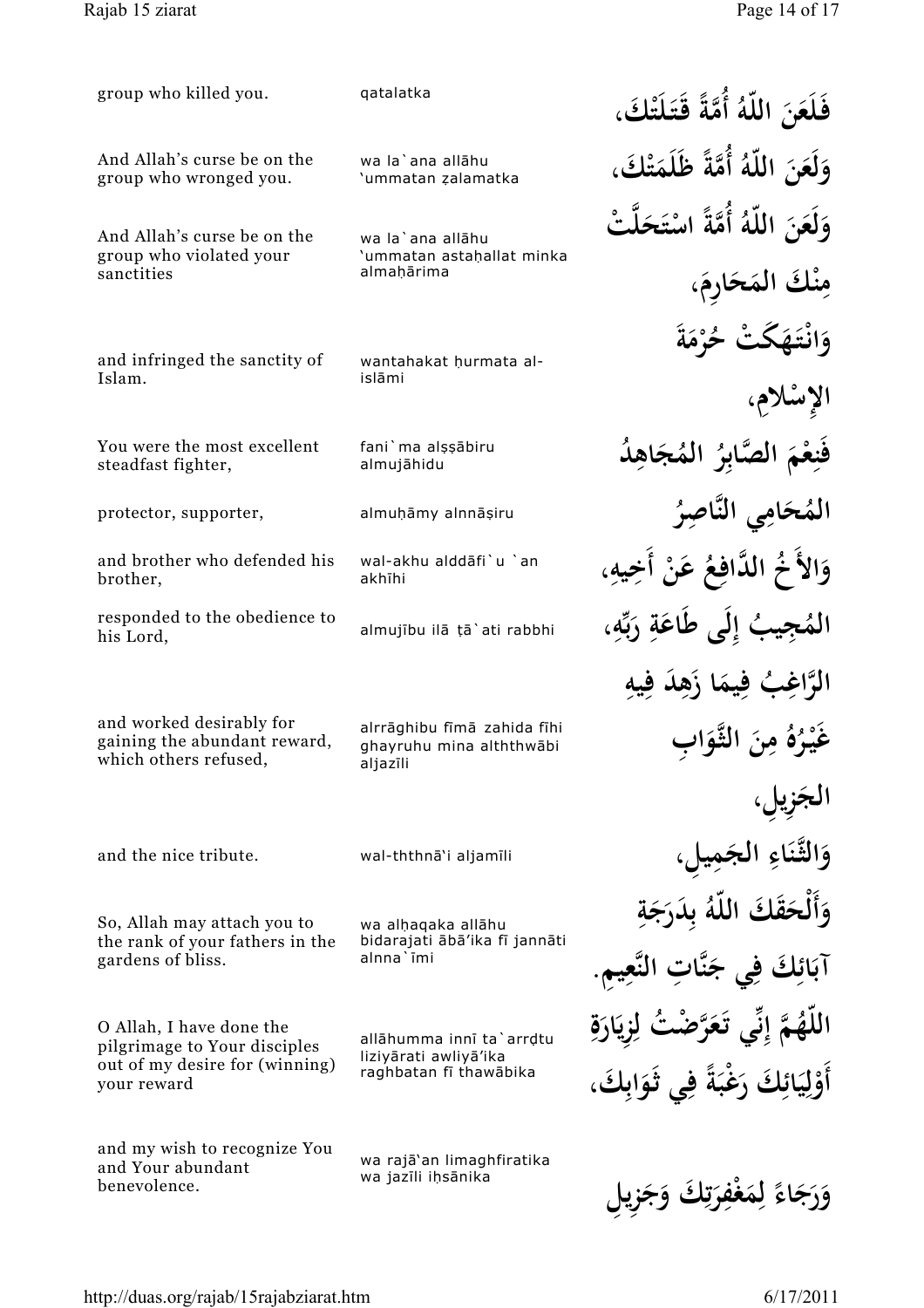|                                                                                                            |                                                                   | إحْسَانكَ،                                                |
|------------------------------------------------------------------------------------------------------------|-------------------------------------------------------------------|-----------------------------------------------------------|
| So, I implore to You to send<br>Your blessings to Muhammad                                                 | fas'aluka an tuşalliya `alā                                       | فَأَسْأَلُكَ أَنْ تُصَلِّىَ عَلَى                         |
| and his immaculate Household                                                                               | muhammadin wa ālihi<br>alțțāhirīna                                | مُحَمَّدٍ وَآلِهِ الطَّاهِرِينَ،                          |
| and make my sustenance, by<br>their intercession, flow<br>copiously,                                       | wa an taj'ala rizqy bihim<br>dārran                               | وَأَنْ تَجْعَلَ رِزْقِي بِهِمْ<br>دَارِّاً،               |
| my living delightful,                                                                                      | wa `ayshy bihim qārran                                            | ى بِهِمْ قَارّاً،                                         |
| my pilgrimage rewardable,                                                                                  | wa ziyāraty bihim<br>maqbūlatan                                   |                                                           |
| and my life pleasant.                                                                                      | wa hayāty bihim<br>tayyibatan                                     | وَحَيَاتِي بِهِمْ طَيِّبَةً،                              |
| And make me take to the<br>conduct of the honored ones                                                     | wa adrijny idrāja<br>almukramīna                                  | رجْنِي إِدْرَاجَ                                          |
| and make me one of those<br>who, as returning from the<br>pilgrimage to the tombs of<br>Your beloved ones, | waj alny mimman<br>yanqalibu min ziyārati<br>mashāhidi ahibbā'ika | نِي مِمَّنْ يَذْ<br>مِنْ زِيَارَةٍ مَشَاهِدِ أَحِبَّائِكَ |
| win success and prosperity                                                                                 | muflihan munjihan                                                 |                                                           |
| and deserve forgiveness of<br>sins,                                                                        | gad istawjaba ghufrāna<br>aldhdhunūbi                             | غُفْرَانَ<br>الذُّنُوبِ،                                  |
| covering up of defects,                                                                                    | wa satra al`uyūbi                                                 | وَسَتْرَ العُيُوبِ،                                       |
| and relief of disasters                                                                                    | wa kashfa alkurūbi                                                |                                                           |
| You are surely worthy of being<br>feared and worthy of<br>forgiving.                                       | innaka ahlu alttaqwā wa<br>ahlu almaghfirati                      | إِنَّكَ أَهْلُ التَّقْوَى وَأَهْلُ                        |
|                                                                                                            |                                                                   |                                                           |

If you intend to take leave, you may approach the holy tomb and say the following, which has been reported from Abū-Ḥamzah al-Thamāliy, and other scholars have referred to it: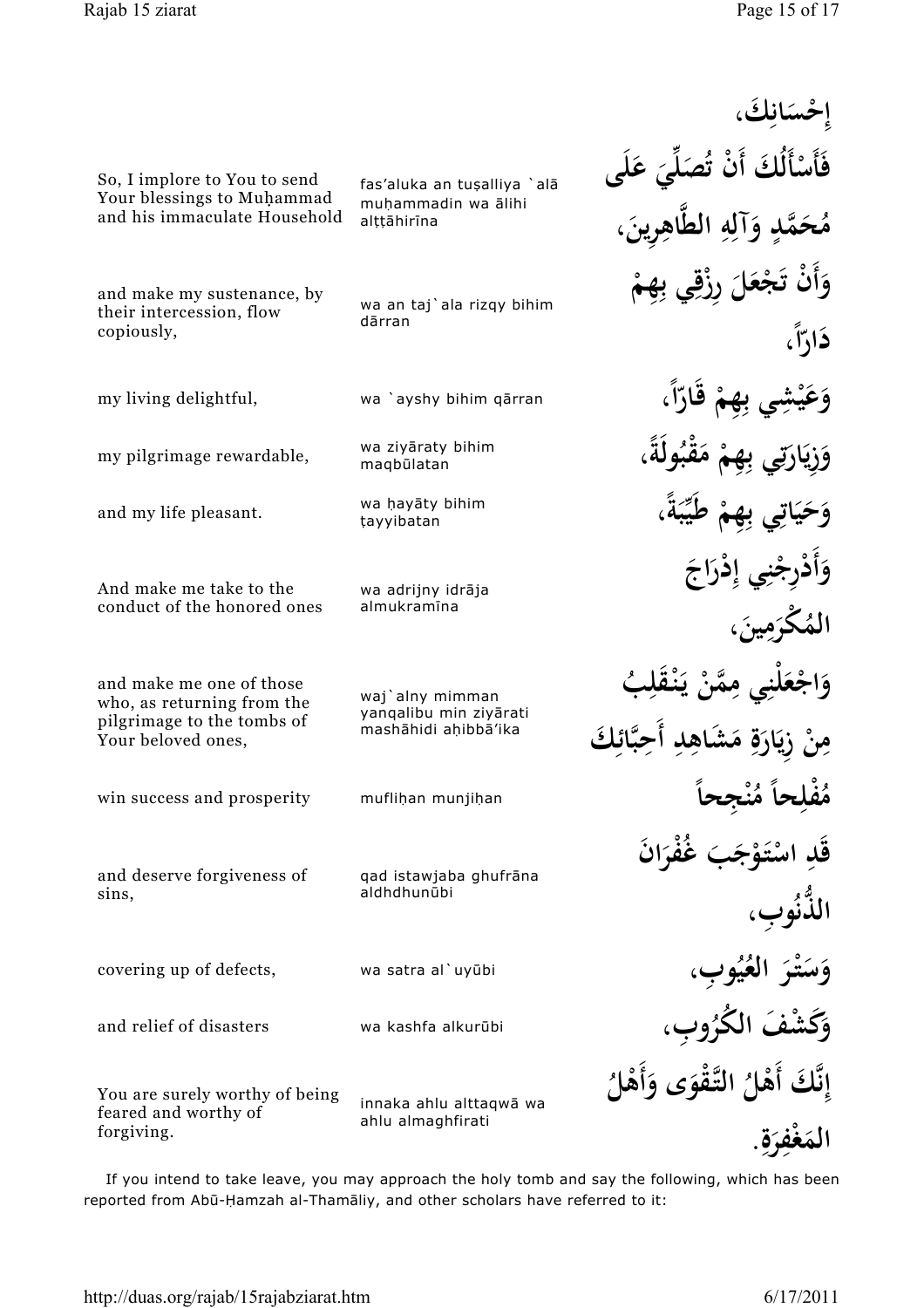| I seek, through you, the guard                                                    | astawdi`uka allāha wa<br>astar`īka                                                  | ءْدعُكَ اللَّهَ                   |
|-----------------------------------------------------------------------------------|-------------------------------------------------------------------------------------|-----------------------------------|
| and custody of Allah                                                              |                                                                                     |                                   |
| and I say: Peace be to you.                                                       | wa aqra'u `alayka<br>alssalāma                                                      | وَأَقْدَأَ<br>عَلَيْكَ السَّلامَ، |
| We have believed in Allah and                                                     | āmannā billāhi wa                                                                   | آمَنَّا بِاللَّهِ وَبِرَسُولِهِ   |
| in His Messenger and in His<br><b>Book</b>                                        | birasūlihi wa bikitābihi                                                            |                                   |
| and in that which he conveyed                                                     | wa bimā jā'a bihi min                                                               | وَبِمَا جَاءَ ٻهِ مِنْ عِنْدِ     |
| from Allah.                                                                       | `indi allāhi                                                                        |                                   |
| O Allah, record our names                                                         | allāhumma faktubnā ma`a                                                             |                                   |
| with the witnesses.                                                               | alshshāhidīna                                                                       |                                   |
| O Allah, do not decide this                                                       |                                                                                     | اللَّهُمَّ لَا تَجْعَلْهُ آ       |
| pilgrimage to the tomb of the<br>son of Your Messenger's<br>brother the last one. | allāhumma lā taj`alhu<br>ākhira al`ahdi min<br>ziyāraty qabra abni akhy<br>rasūlika | نْ زِيَارَتِي قَبْرَ ابْنِ        |
|                                                                                   |                                                                                     |                                   |
| Peace be upon him ( <i>i.e.</i> the<br>Messenger) and upon his<br>Household.      | şallā allāhu `alayhi wa<br>ālihi                                                    | صَلَّى اللَّهُ عَلَيْهِ وَآلِهِ،  |
| Grant me opportunities to<br>visit him so long as You keep                        | warzuqny ziyāratahu                                                                 | زُقْنِي زِيَارَتَهُ أَبَداً مَا   |
| me alive,                                                                         | abadan mā abqaytanī                                                                 |                                   |
| and join me to him and his<br>fathers in the gardens of                           | wahshurny ma'ahu wa                                                                 | شُرْنِي مَعَهُ وَمَعَ آبَائِهِ    |
| Paradise,                                                                         | ma`a ābā'ihi fī aljināni                                                            |                                   |
| and introduce me to him, to<br>Your Messenger, and to Your                        | wa `arrif bayny wa<br>baynahu wa bayna rasūlika                                     |                                   |
| disciples.                                                                        | wa awliyā'ika                                                                       | رَسُولِكَ وَأَوْلِيَائِكَ.        |
| O Allah, send Your blessings                                                      | allāhumma şalli `alā                                                                |                                   |